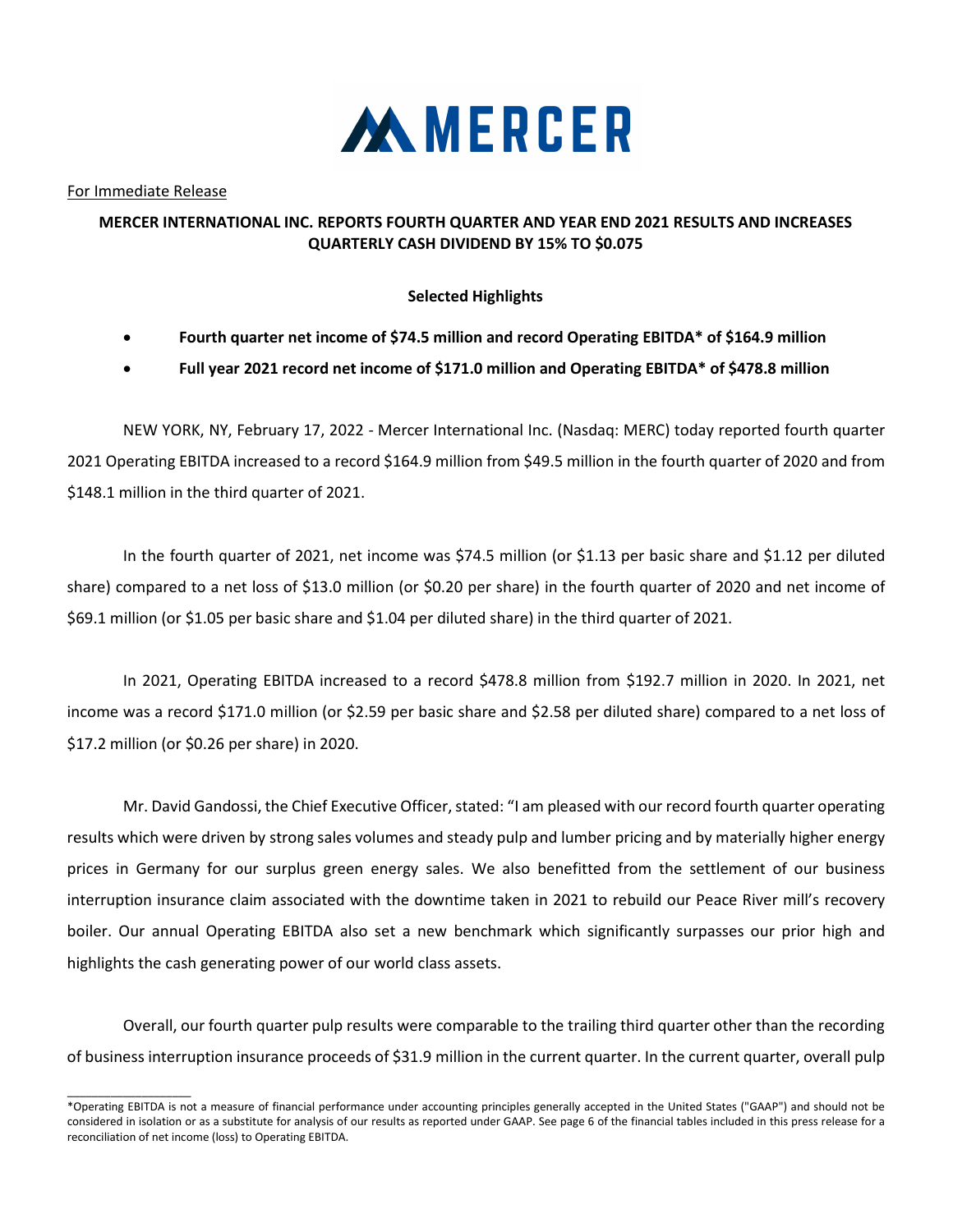pricing was slightly weaker than the prior quarter. A price decline in China in the fourth quarter began to reverse late in the quarter due to supply issues primarily driven by global logistical slowdowns. Such logistical issues also caused 35,000 tonnes of pulp from our Canadian operations to Asia being delayed and the revenue associated with this shipment will be reflected in the first quarter of 2022. As of December 31, 2021, third party industry quoted NBSK list prices were approximately \$1,260 per ADMT in Europe and net prices were approximately \$760 per ADMT in China.

In the fourth quarter of 2021, our Friesau sawmill's production continued its strong performance. Our wood products segment generated operating income of \$19.9 million in the fourth quarter as U.S. lumber sales increased primarily because of a strengthening housing market. In the fourth quarter, approximately 46% of lumber sales volumes were to the U.S.

We are seeing some impacts from the current global logistics bottleneck primarily with respect to North American rail traffic where pandemic related slowdowns and extreme weather have made rail service inconsistent. This resulted in periodic slowdowns of our Canadian pulp mills during the fourth quarter and caused us to use additional trucking which is less efficient and more expensive. We are currently optimistic that such logistics issues will be resolved over the coming months.

Looking ahead to the first quarter of 2022, we currently expect relatively strong NBSK markets globally. Improving sentiment and demand for pulp and paper along with supply interruptions in Canada and Scandinavia are supportive of a positive pricing outlook. For hardwood pulp, while longer term new incremental supply may lead to pricing pressure, in the first quarter of 2022, we currently expect hardwood prices to remain steady or improve modestly. In January 2022, the turbine at our Rosenthal mill came back on-line which, coupled with currently high European energy prices, should increase our surplus energy sales in the first quarter of 2022.

With respect to our wood products segment, in the first quarter of 2022 we currently expect lumber demand to remain steady in all markets with modest price improvements in the U.S. market.

In 2022, we will continue our strategy of adding shareholder value through the implementation of capital projects designed to deliver high returns and help us achieve our ESG objectives. In 2022, these will include new woodroom projects at our Canadian pulp mills which are designed to reduce our GHG emissions, reduce wood waste and lower our fiber costs. Currently we expect our 2022 capital expenditures will be approximately \$175 to \$200 million. While our capital spending will be higher in 2022, we are forecasting less overall scheduled maintenance downtime at pulp mills compared to 2021.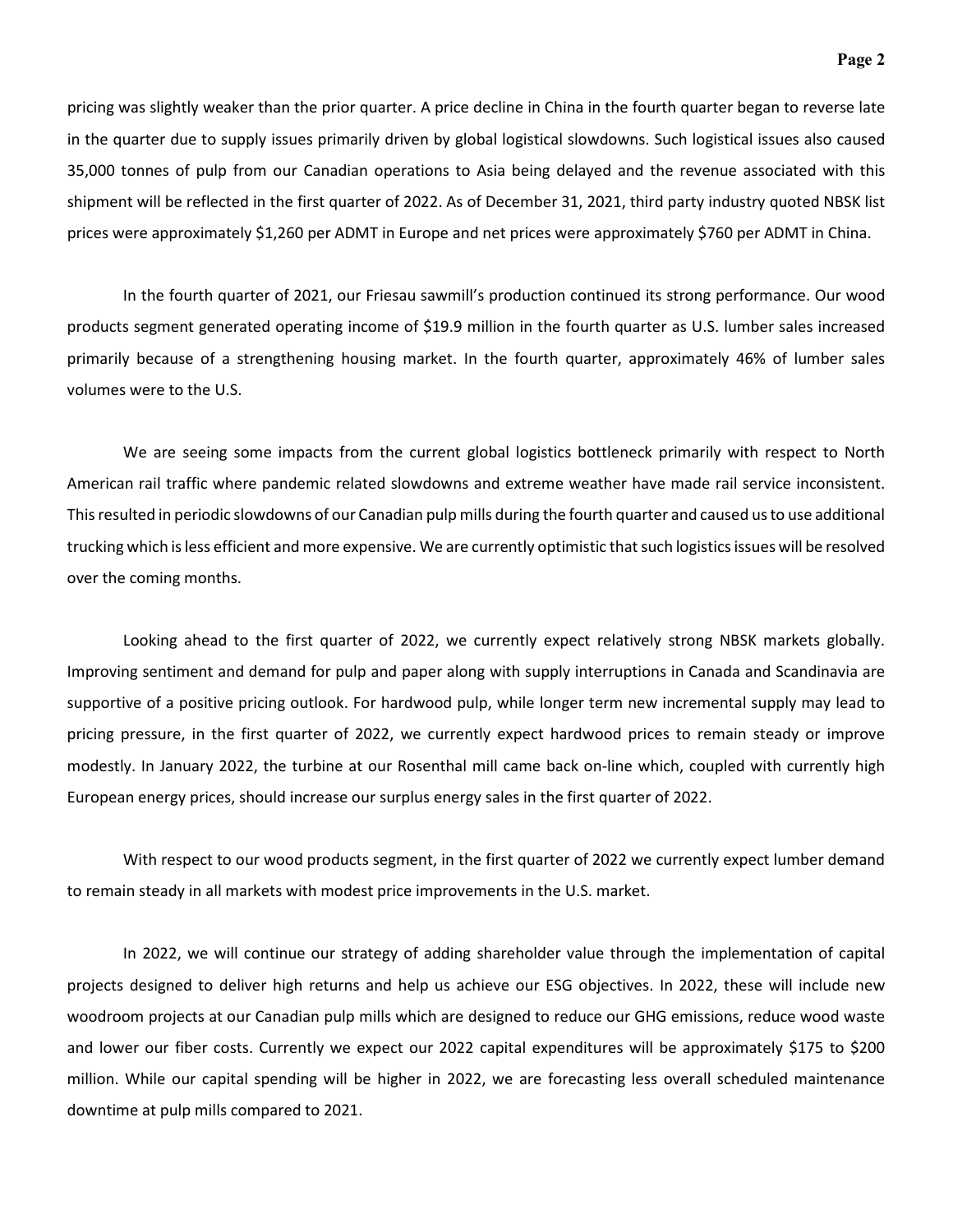Finally, while the global roll-out of vaccines is ongoing and results to date are encouraging, COVID-19 infections and health risks, including from variants and additional "waves" remain. Consequently, we will maintain our measures and procedures put in place to protect our people and allow us to operate our business safely and efficiently."

## **Consolidated Financial Results**

|                                      |    | Q4              |    | Q3      |     | Q4                                       |    | <b>YTD</b>                   |    | <b>YTD</b> |
|--------------------------------------|----|-----------------|----|---------|-----|------------------------------------------|----|------------------------------|----|------------|
|                                      |    | 2021            |    | 2021    |     | 2020                                     |    | 2021                         |    | 2020       |
|                                      |    |                 |    |         |     | (in thousands, except per share amounts) |    |                              |    |            |
| <b>Revenues</b>                      | \$ | 518,957         | S  | 469,746 | \$. | 398,195                                  | Ş. | 1,803,255                    | S  | 1,423,140  |
| Operating income                     | \$ | 129,963         |    | 113,755 |     | 15,616                                   | \$ | 346.583                      | Ś  | 63,729     |
| <b>Operating EBITDA</b>              | \$ | 164,925         |    | 148,070 | \$  | 49,506                                   | \$ | 478,782                      | Ś  | 192,650    |
| Loss on early extinguishment of debt | Ś  | $\qquad \qquad$ |    | —       |     |                                          | \$ | $(30,368)$ <sup>(1)</sup> \$ |    |            |
| Net income (loss)                    | \$ | 74,522          | Ś  | 69,118  | Ś.  | (12, 977)                                | \$ | 170,988                      |    | (17, 235)  |
| Net income (loss) per common share   |    |                 |    |         |     |                                          |    |                              |    |            |
| <b>Basic</b>                         | \$ | 1.13            |    | 1.05    | \$  | (0.20)                                   | \$ | 2.59                         | Ś  | (0.26)     |
| <b>Diluted</b>                       | \$ | 1.12            | \$ | 1.04    | \$  | (0.20)                                   | \$ | 2.58                         | \$ | (0.26)     |

(1) Redemption of 6.50% senior notes due 2024 and 7.375% senior notes due 2025.

### **Consolidated – Three Months Ended December 31, 2021 Compared to Three Months Ended December 31, 2020**

Total revenues for the three months ended December 31, 2021 increased by approximately 30% to \$519.0 million from \$398.2 million in the same quarter of 2020 primarily due to higher sales realizations partially offset by lower pulp sales volumes.

Costs and expenses in the three months ended December 31, 2021 increased by approximately 2% to \$389.0 million from \$382.6 million in the fourth quarter of 2020 primarily due to higher per unit fiber costs and energy costs partially offset by the recognition of a \$31.9 million business interruption insurance claim related to our Peace River mill and lower pulp sales volumes.

In the fourth quarter of 2021, Operating EBITDA increased to a record \$164.9 million from \$49.5 million in the same quarter of 2020 primarily due to higher sales realizations and recognition of the business interruption insurance claim partially offset by certain higher costs.

### **Segment Results**

## **Pulp**

|                              | Three Months Ended December 31, |  |         |  |  |  |  |
|------------------------------|---------------------------------|--|---------|--|--|--|--|
|                              | 2021                            |  | 2020    |  |  |  |  |
|                              | (in thousands)                  |  |         |  |  |  |  |
| Pulp revenues                | 400.379                         |  | 321,379 |  |  |  |  |
| Energy and chemical revenues | 35.966                          |  | 22,698  |  |  |  |  |
| Operating income             | 113.172                         |  | 4,650   |  |  |  |  |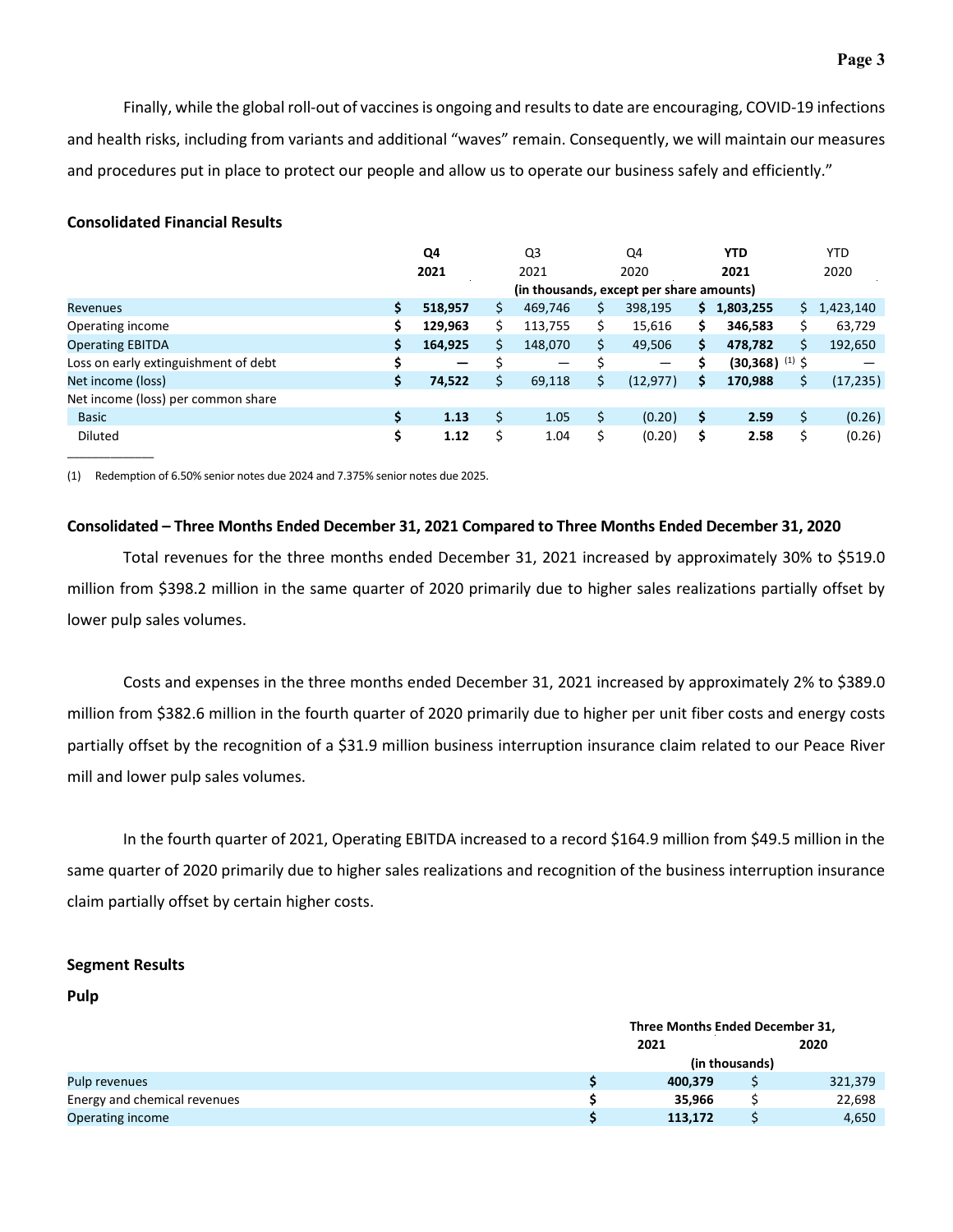In the fourth quarter of 2021, pulp segment operating income increased to a record \$113.2 million from \$4.7 million in the same quarter of 2020 as higher sales realizations and the recognition of the business interruption insurance claim were only partially offset by higher energy and per unit fiber costs.

In the fourth quarter of 2021, prices for NBSK pulp increased from the same quarter of 2020 largely as a result of strong demand and low customer inventory levels. Average NBSK pulp sales realizations increased by approximately 33% to \$784 per ADMT in the fourth quarter of 2021 from approximately \$588 per ADMT in the same quarter of 2020.

Costs and expenses in the three months ended December 31, 2021 decreased by approximately 5% to \$323.3 million from \$339.5 million in the fourth quarter of 2020 due to the recognition of the business interruption insurance claim and lower pulp sales volume partially offset by higher energy costs primarily for the Rosenthal mill and higher per unit fiber costs. Our Rosenthal mill's turbine was taken down in the third quarter of 2021 to complete extensive repair work which was completed in January 2022. The mill was required to purchase replacement energy during this period.

On average, in the fourth quarter of 2021, overall per unit fiber costs increased 19% when compared to the same quarter of 2020 due to strong demand and lower regional sawmill production. For our Canadian mills, per unit fiber costs increased primarily due to the Peace River mill producing a higher proportion of NBSK. In 2022, we are currently expecting modestly higher per unit fiber costs due to strong demand.

### **Wood Products**

|                        | Three Months Ended December 31, |  |        |  |  |  |
|------------------------|---------------------------------|--|--------|--|--|--|
|                        | 2021                            |  | 2020   |  |  |  |
|                        | (in thousands)                  |  |        |  |  |  |
| Lumber revenues        | 71,965                          |  | 48,560 |  |  |  |
| Energy revenues        | 4.940                           |  | 3,133  |  |  |  |
| Wood residual revenues | 2,027                           |  | 1,398  |  |  |  |
| Operating income       | 19,876                          |  | 12,859 |  |  |  |

In the fourth quarter of 2021, our wood products segment operating income increased by approximately 54% to \$19.9 million from \$12.9 million in the same quarter of 2020 primarily due to a higher lumber sales realizations partially offset by higher per unit fiber costs.

Average lumber sales realizations increased by approximately 48% to \$689 per Mfbm in the fourth quarter of 2021 from approximately \$467 per Mfbm in the same quarter of 2020 primarily due to higher pricing in the European market partially offset by lower pricing in the U.S. market. European lumber pricing increased due to steady demand and low customer inventory levels as earlier in the year producers shifted product to the U.S. The U.S. lumber pricing decreased as a response to record pricing earlier in the year which moderated demand.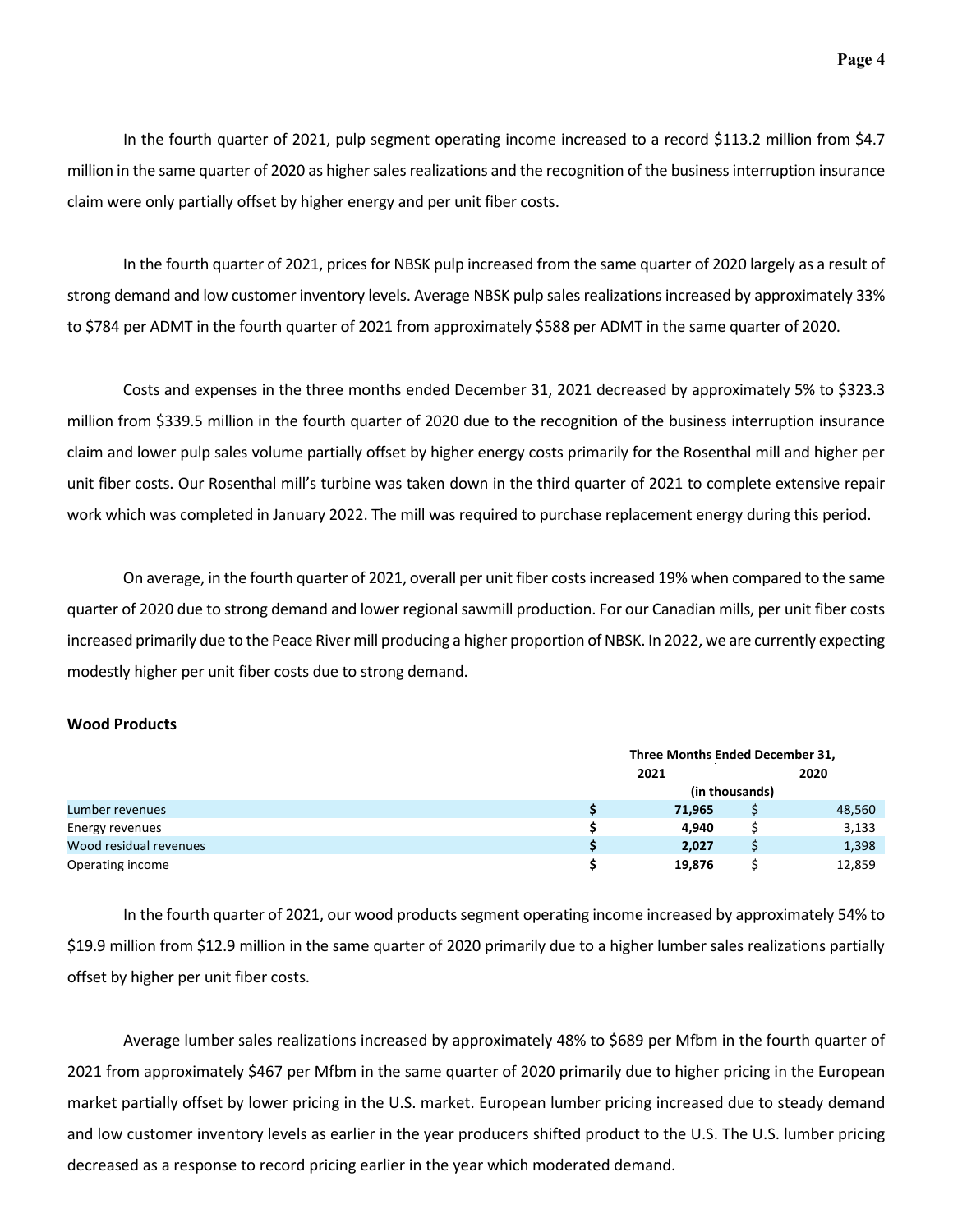In the comparative quarter of 2020, per unit fiber costs were low as a result of a large supply of beetle damaged wood. As producers have been working through such wood, more green wood is being harvested. As a result of utilizing more green wood and continuing strong sawlog demand, current quarter per unit fiber costs increased by approximately 90% from the same quarter of 2020. We currently expect modestly increasing per unit fiber costs in the first quarter of 2022 due to continued strong demand.

### **Consolidated – Year Ended December 31, 2021 Compared to Year Ended December 31, 2020**

Total revenues in 2021 increased by approximately 27% to a record \$1,803.3 million from \$1,423.1 million in 2020 primarily due to higher sales realizations partially offset by lower sales volumes.

Costs and expenses in 2021 increased by approximately 7% to \$1,456.7 million from \$1,359.4 million in 2020 primarily due to higher energy costs, the negative impact of a weaker dollar on our Canadian dollar and euro denominated costs and expenses, higher maintenance costs and higher per unit fiber costs for our wood products segment partially offset by lower sales volumes. Our maintenance costs were partially offset by the recovery of about \$36.1 million in business interruption insurance claims related to our Peace River mill.

In 2021, the dollar was 7% weaker against the Canadian dollar and 4% weaker against the euro compared to 2020, which increased our Canadian dollar and euro denominated costs and expenses.

Selling, general and administrative expenses increased by approximately 18% to \$78.9 million in 2021 from \$66.9 million in 2020 primarily due to higher employee compensation and the negative impact of a weaker dollar.

In 2021, our net income was a record \$171.0 million, or \$2.59 per basic share and \$2.58 per diluted share, compared to a net loss of \$17.2 million, or \$0.26 per share in 2020.

In 2021, Operating EBITDA increased to a record \$478.8 million from \$192.7 million in 2020 as higher sales realizations were only partially offset by higher energy costs, higher maintenance downtime, the negative impact of a weaker dollar and higher per unit fiber costs for our wood products segment.

### **Liquidity**

As of December 31, 2021, we had cash and cash equivalents of approximately \$345.6 million and approximately \$285.3 million available under our revolving credit facilities providing us with aggregate liquidity of about \$630.9 million.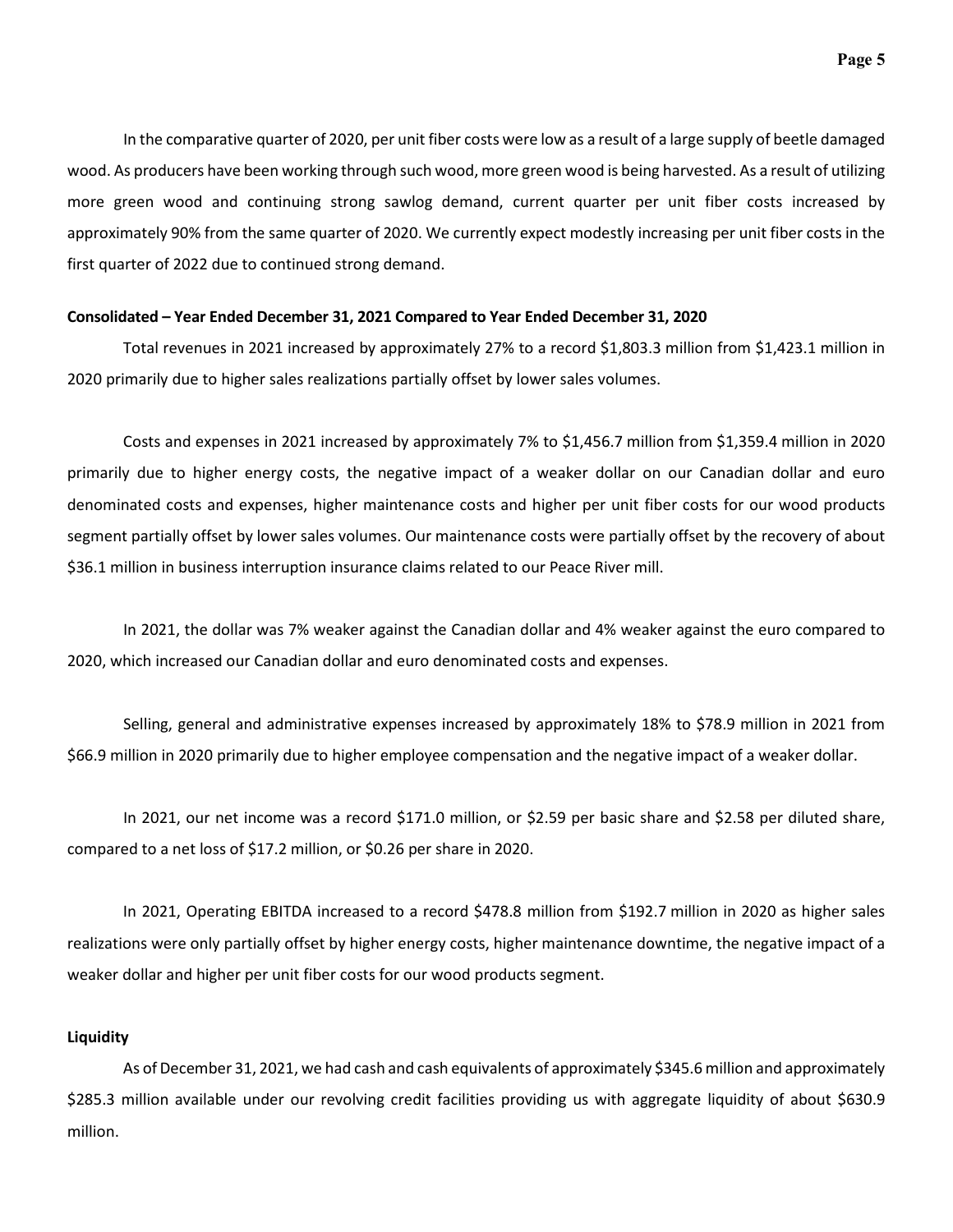### **Quarterly Dividend**

A quarterly dividend of \$0.075 per share will be paid on April 6, 2022 to all shareholders of record on March 30, 2022. Future dividends will be subject to Board approval and may be adjusted as business and industry conditions warrant.

#### **Earnings Release Call**

In conjunction with this release, Mercer International Inc. will host a conference call, which will be simultaneously broadcast live over the Internet. Management will host the call, which is scheduled for February 18, 2022 at 10:00 AM ET. Listeners can access the conference call live and archived for 30 days over the Internet at <https://edge.media-server.com/mmc/p/zvsufbjb>or through a link on the company's home page at [https://www.mercerint.com.](https://www.mercerint.com/) Please allow 15 minutes prior to the call to visit the site and download and install any necessary audio software.

Mercer International Inc. is a global forest products company with operations in Germany, USA and Canada with consolidated annual production capacity of 2.3 million tonnes of pulp, 550 million board feet of lumber and 140 thousand cubic meters of CLT. To obtain further information on the company, please visit its web site at [https://www.mercerint.com.](https://www.mercerint.com/)

*The preceding includes forward looking statements which involve known and unknown risks and uncertainties*  which may cause our actual results in future periods to differ materially from forecasted results. Words such as *"expects", "anticipates", "are optimistic that", "projects", "intends", "designed", "will", "believes", "estimates", "may", "could" and variations of such words and similar expressions are intended to identify such forward-looking statements. Among those factors which could cause actual results to differ materially are the following: the highly cyclical nature of our business, raw material costs, our level of indebtedness, competition, foreign exchange and interest rate fluctuations, our use of derivatives, expenditures for capital projects, environmental regulation and compliance, disruptions to our production, market conditions and other risk factors listed from time to time in our SEC reports.* 

#### APPROVED BY:

Jimmy S.H. Lee Executive Chairman (604) 684-1099

David M. Gandossi, FCPA, FCA Chief Executive Officer (604) 684-1099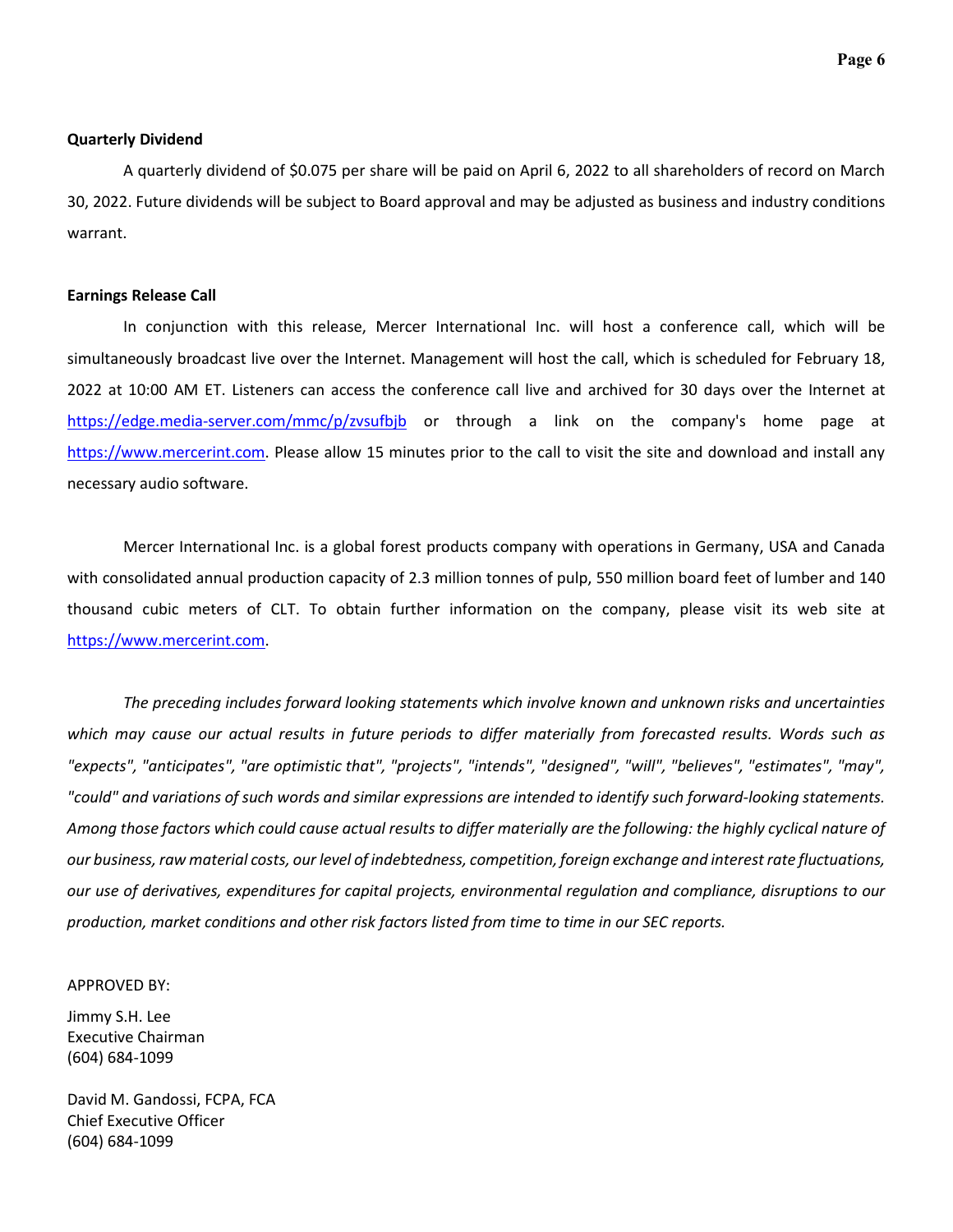## -FINANCIAL TABLES FOLLOW-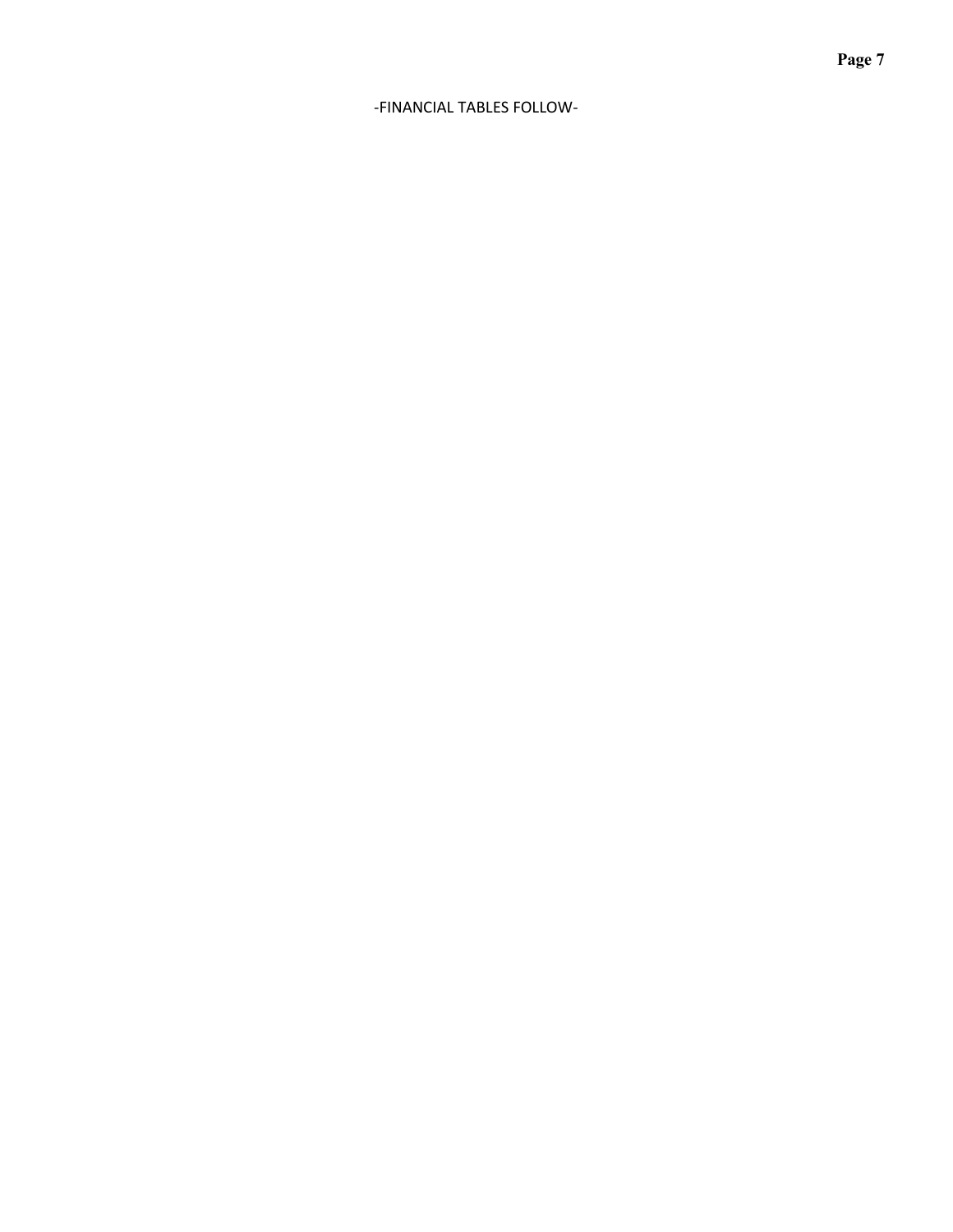# **Summary Financial Highlights**

\_\_\_\_\_\_\_\_\_\_\_\_\_\_

|                                                   |    | Q4        | Q <sub>3</sub> |                                          | Q4 |           | <b>YTD</b> |                              | <b>YTD</b> |           |
|---------------------------------------------------|----|-----------|----------------|------------------------------------------|----|-----------|------------|------------------------------|------------|-----------|
|                                                   |    | 2021      | 2021           |                                          |    | 2020      | 2021       |                              |            | 2020      |
|                                                   |    |           |                | (in thousands, except per share amounts) |    |           |            |                              |            |           |
| Pulp segment revenues                             | Ś. | 436,345   | Ś              | 396,743                                  | \$ | 344,077   |            | \$1,483,093                  | \$         | 1,220,644 |
| Wood products segment revenues                    |    | 78,932    |                | 70,723                                   |    | 53,091    |            | 311,081                      |            | 197,649   |
| Corporate and other revenues                      |    | 3,680     |                | 2,280                                    |    | 1,027     |            | 9,081                        |            | 4,847     |
| Total revenues                                    | \$ | 518,957   | \$             | 469,746                                  | \$ | 398,195   | \$.        | 1,803,255                    | \$         | 1,423,140 |
|                                                   |    |           |                |                                          |    |           |            |                              |            |           |
| Pulp segment operating income                     | \$ | 113,172   | \$             | 99,918                                   | \$ | 4,650     | \$         | 251,724                      | \$         | 37,952    |
| Wood products segment operating income            |    | 19,876    |                | 18,299                                   |    | 12,859    |            | 108,466                      |            | 34,704    |
| Corporate and other operating loss                |    | (3,085)   |                | (4, 462)                                 |    | (1,893)   |            | (13,607)                     |            | (8,927)   |
| <b>Total operating income</b>                     | \$ | 129,963   | \$             | 113,755                                  | \$ | 15,616    | \$         | 346,583                      | \$         | 63,729    |
|                                                   |    |           |                |                                          |    |           |            |                              |            |           |
| Pulp segment depreciation and amortization        | \$ | 30,298    | Ś.             | 29,982                                   | \$ | 30,104    | Ś.         | 115,293                      | Ś.         | 115,945   |
| Wood products segment depreciation and            |    |           |                |                                          |    |           |            |                              |            |           |
| amortization                                      |    | 3,712     |                | 3,675                                    |    | 3,585     |            | 14,858                       |            | 12,212    |
| Corporate and other depreciation and amortization |    | 952       |                | 658                                      |    | 201       |            | 2,048                        |            | 764       |
| Total depreciation and amortization               | \$ | 34,962    | \$             | 34,315                                   | \$ | 33,890    | \$         | 132,199                      | Ś          | 128,921   |
|                                                   |    |           |                |                                          |    |           |            |                              |            |           |
| <b>Operating EBITDA</b>                           | \$ | 164,925   | \$             | 148,070                                  | \$ | 49,506    | \$         | 478,782                      | \$         | 192,650   |
| Loss on early extinguishment of debt              | \$ |           | \$             |                                          | \$ |           | \$         | $(30,368)$ <sup>(1)</sup> \$ |            |           |
| Income tax provision                              | \$ | (43, 706) | \$             | (32, 490)                                | \$ | (1,645)   | \$         | (89, 579)                    | \$         | (6,096)   |
| Net income (loss)                                 | \$ | 74,522    | \$             | 69,118                                   | \$ | (12, 977) | \$         | 170,988                      | \$         | (17, 235) |
| Net income (loss) per common share                |    |           |                |                                          |    |           |            |                              |            |           |
| <b>Basic</b>                                      | \$ | 1.13      | \$             | 1.05                                     | \$ | (0.20)    | \$         | 2.59                         | \$         | (0.26)    |
| <b>Diluted</b>                                    | \$ | 1.12      | \$             | 1.04                                     | \$ | (0.20)    | \$         | 2.58                         | \$         | (0.26)    |
| Common shares outstanding at period end           |    | 66,037    |                | 66,037                                   |    | 65,868    |            | 66,037                       |            | 65,868    |

(1) Redemption of 6.50% senior notes due 2024 and 7.375% senior notes due 2025.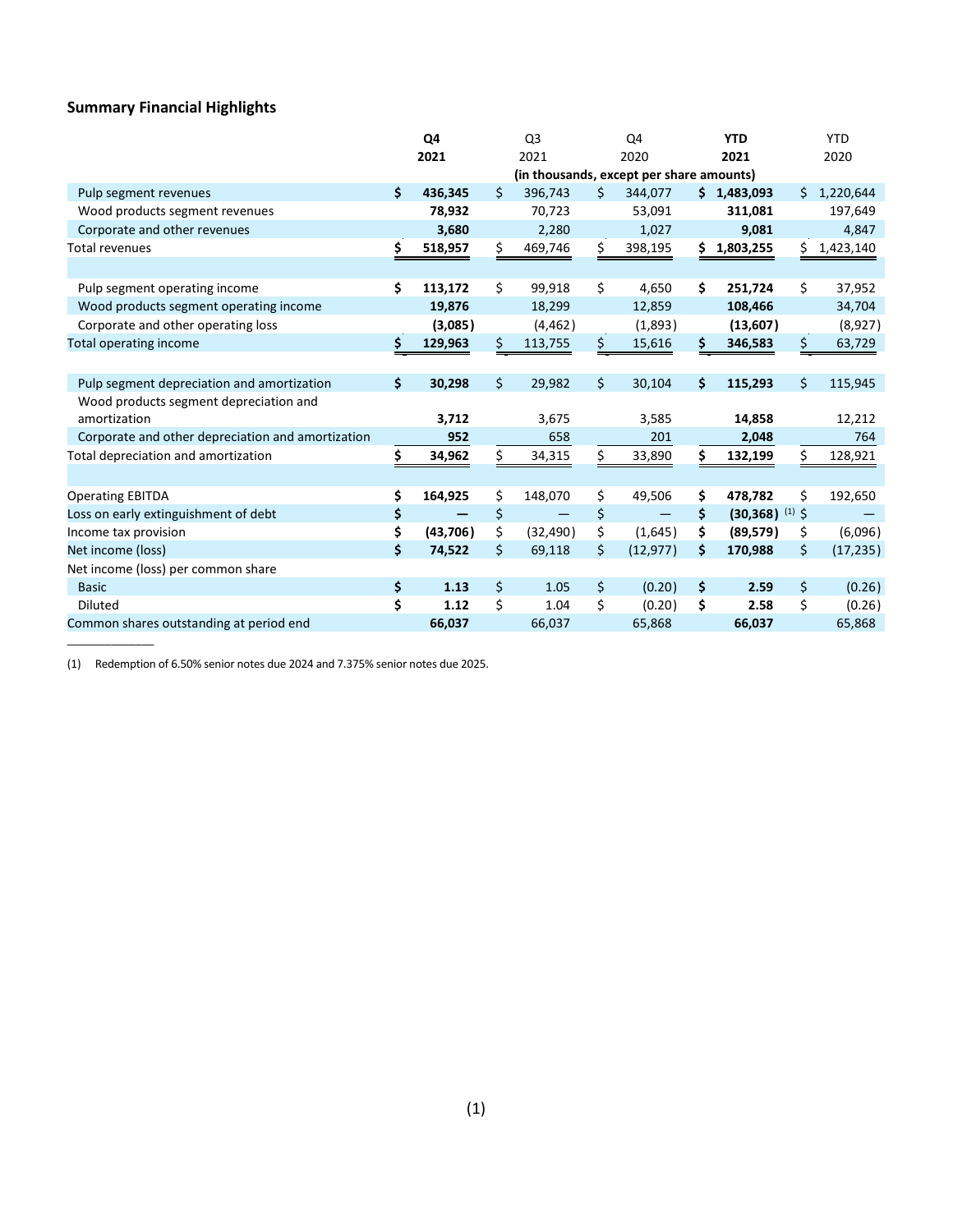## **Summary Operating Highlights**

\_\_\_\_\_\_\_\_\_\_\_\_\_\_

|                                                           | Q4     | Q <sub>3</sub> | Q4     | <b>YTD</b> | <b>YTD</b> |
|-----------------------------------------------------------|--------|----------------|--------|------------|------------|
|                                                           | 2021   | 2021           | 2020   | 2021       | 2020       |
| <b>Pulp Segment</b>                                       |        |                |        |            |            |
| Pulp production ('000 ADMTs)                              |        |                |        |            |            |
| <b>NBSK</b>                                               | 476.2  | 443.0          | 436.9  | 1,671.2    | 1,716.1    |
| <b>NBHK</b>                                               | 48.8   | 57.8           | 87.4   | 192.7      | 335.0      |
| Annual maintenance downtime ('000 ADMTs)                  |        | 42.8           | 21.5   | 253.7      | 50.1       |
| Annual maintenance downtime (days)                        | —      | 44             | 16     | 188        | 43         |
| Pulp sales ('000 ADMTs)                                   |        |                |        |            |            |
| <b>NBSK</b>                                               | 465.6  | 402.2          | 469.5  | 1,616.9    | 1,700.4    |
| <b>NBHK</b>                                               | 50.7   | 45.7           | 93.6   | 195.8      | 329.0      |
| Average NBSK pulp prices (\$/ADMT) <sup>(1)</sup>         |        |                |        |            |            |
| Europe                                                    | 1,302  | 1,345          | 880    | 1,243      | 851        |
| China                                                     | 723    | 832            | 637    | 850        | 588        |
| <b>North America</b>                                      | 1,472  | 1,542          | 1,138  | 1,478      | 1,139      |
| Average NBHK pulp prices (\$/ADMT) <sup>(1)</sup>         |        |                |        |            |            |
| China                                                     | 562    | 623            | 480    | 661        | 462        |
| North America                                             | 1,262  | 1,320          | 868    | 1,225      | 881        |
| Average pulp sales realizations (\$/ADMT) <sup>(2)</sup>  |        |                |        |            |            |
| <b>NBSK</b>                                               | 784    | 847            | 588    | 779        | 572        |
| <b>NBHK</b>                                               | 649    | 684            | 454    | 615        | 452        |
| Energy production ('000 MWh) <sup>(3)</sup>               | 480.9  | 464.5          | 568.1  | 1,826.5    | 2,238.6    |
| Energy sales ('000 MWh) <sup>(3)</sup>                    | 184.2  | 185.8          | 225.3  | 702.0      | 894.5      |
| Average energy sales realizations (\$/MWh) <sup>(3)</sup> | 184    | 114            | 96     | 123        | 93         |
|                                                           |        |                |        |            |            |
| <b>Wood Products Segment</b>                              |        |                |        |            |            |
| Lumber production (MMfbm)                                 | 111.3  | 102.1          | 111.4  | 447.9      | 438.0      |
| Lumber sales (MMfbm)                                      | 104.4  | 97.7           | 104.0  | 419.7      | 449.2      |
| Average lumber sales realizations (\$/Mfbm)               | 689    | 692            | 467    | 699        | 402        |
| Energy production and sales ('000 MWh)                    | 23.2   | 14.1           | 25.7   | 74.6       | 89.0       |
| Average energy sales realizations (\$/MWh)                | 213    | 128            | 122    | 155        | 119        |
|                                                           |        |                |        |            |            |
| <b>Average Spot Currency Exchange Rates</b>               |        |                |        |            |            |
| $5/6^{(4)}$                                               | 1.1437 | 1.1784         | 1.1925 | 1.1830     | 1.1410     |
| $$ / C$^{(4)}$                                            | 0.7936 | 0.7937         | 0.7675 | 0.7981     | 0.7457     |

(1) Source: RISI pricing report. Europe and North America are list prices. China are net prices which include discounts, allowances and rebates.

(2) Sales realizations after customer discounts, rebates and other selling concessions. Incorporates the effect of pulp price variations occurring between the order and shipment dates.

(3) Does not include our 50% joint venture interest in the Cariboo mill, which is accounted for using the equity method.

(4) Average Federal Reserve Bank of New York Noon Buying Rates over the reporting period.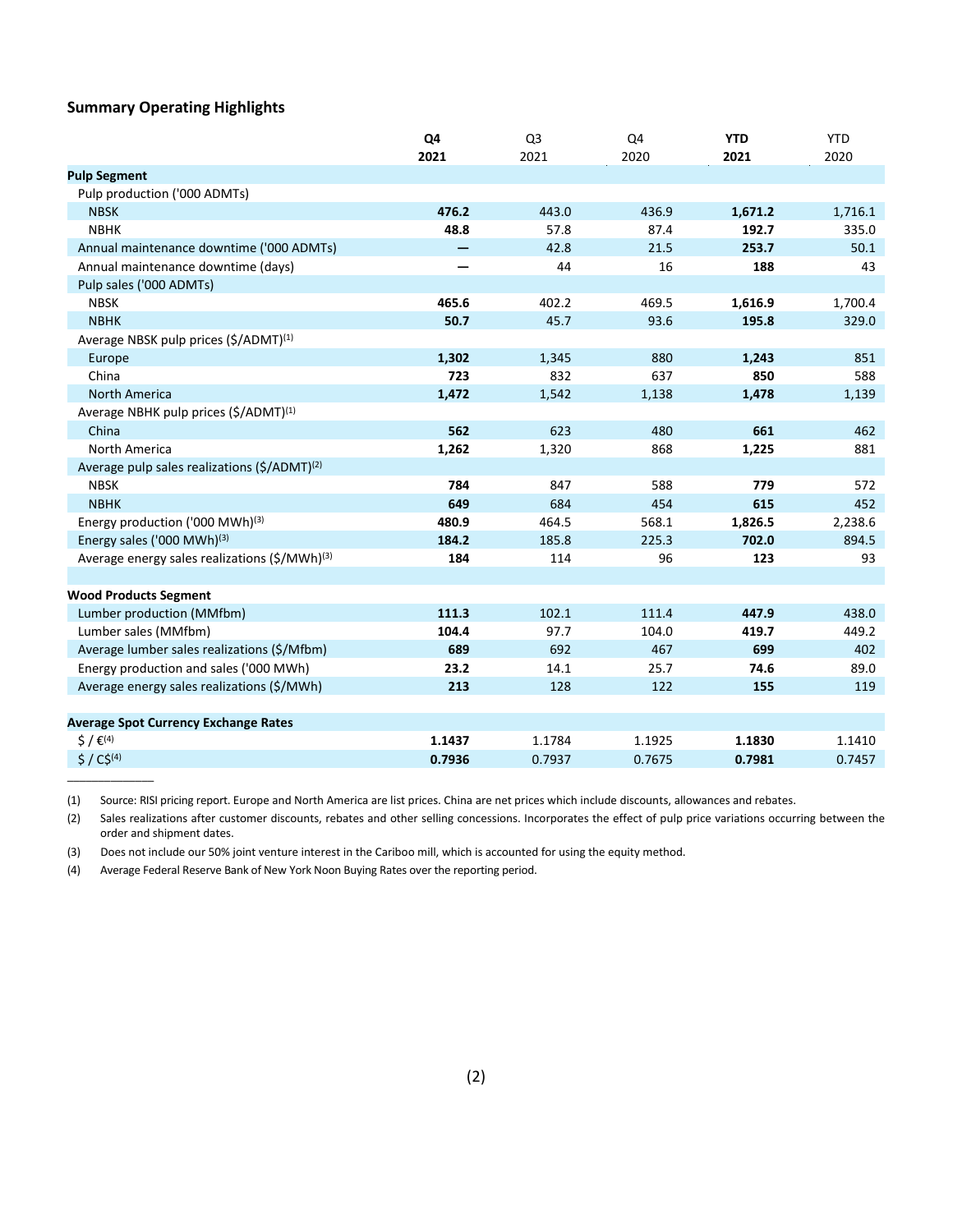# **MERCER INTERNATIONAL INC. CONSOLIDATED STATEMENTS OF OPERATIONS**

**(Unaudited)**

**(In thousands, except per share data)**

|                                                        |     | <b>Three Months Ended</b> |     |           | <b>For the Year Ended</b> |           |    |           |
|--------------------------------------------------------|-----|---------------------------|-----|-----------|---------------------------|-----------|----|-----------|
|                                                        |     | December 31,              |     |           | December 31,              |           |    |           |
|                                                        |     | 2021                      |     | 2020      |                           | 2021      |    | 2020      |
| Revenues                                               | \$. | 518,957                   | \$. | 398,195   | \$                        | 1,803,255 | \$ | 1,423,140 |
| Costs and expenses                                     |     |                           |     |           |                           |           |    |           |
| Cost of sales, excluding depreciation and amortization |     | 335,378                   |     | 331,173   |                           | 1,245,622 |    | 1,163,727 |
| Cost of sales depreciation and amortization            |     | 34,942                    |     | 33,865    |                           | 132,117   |    | 128,817   |
| Selling, general and administrative expenses           |     | 18,674                    |     | 17,541    |                           | 78,933    |    | 66,867    |
| Operating income                                       |     | 129,963                   |     | 15,616    |                           | 346,583   |    | 63,729    |
| Other income (expenses)                                |     |                           |     |           |                           |           |    |           |
| Interest expense                                       |     | (17,016)                  |     | (20,690)  |                           | (70,047)  |    | (80, 746) |
| Loss on early extinguishment of debt                   |     |                           |     |           |                           | (30, 368) |    |           |
| Other income (expenses)                                |     | 5,281                     |     | (6, 258)  |                           | 14,399    |    | 5,878     |
| Total other expenses, net                              |     | (11, 735)                 |     | (26, 948) |                           | (86,016)  |    | (74, 868) |
| Income (loss) before income taxes                      |     | 118,228                   |     | (11, 332) |                           | 260,567   |    | (11, 139) |
| Income tax provision                                   |     | (43, 706)                 |     | (1,645)   |                           | (89, 579) |    | (6,096)   |
| Net income (loss)                                      |     | 74,522                    |     | (12, 977) | S.                        | 170,988   |    | (17,235)  |
| Net income (loss) per common share                     |     |                           |     |           |                           |           |    |           |
| Basic                                                  | \$  | 1.13                      | \$  | (0.20)    | \$                        | 2.59      | \$ | (0.26)    |
| <b>Diluted</b>                                         | \$  | 1.12                      | Ś   | (0.20)    | \$                        | 2.58      | \$ | (0.26)    |
| Dividends declared per common share                    | \$  | 0.0650                    | \$  | 0.0650    | \$                        | 0.2600    | \$ | 0.3325    |

(3)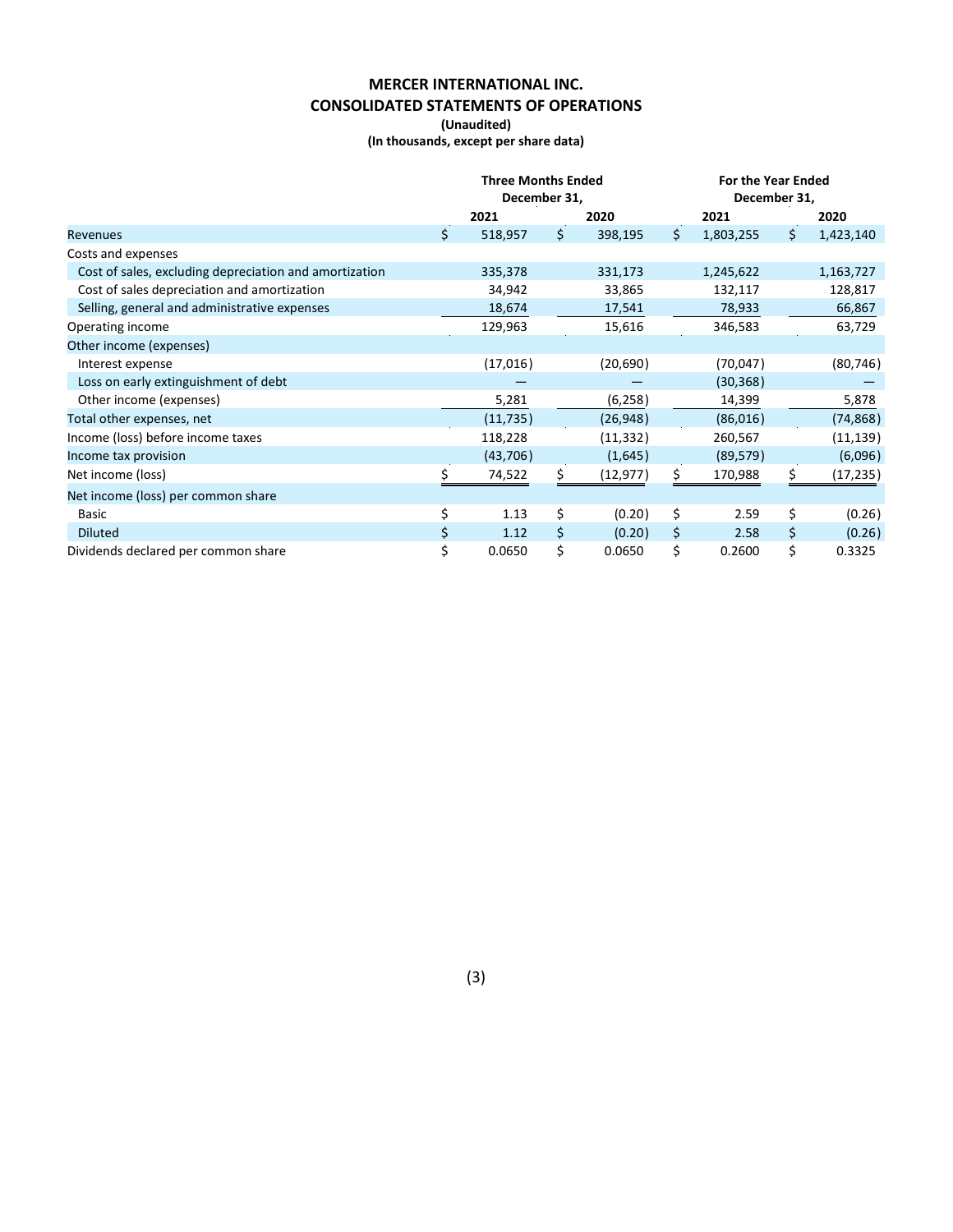## **MERCER INTERNATIONAL INC. CONSOLIDATED BALANCE SHEETS**

#### **(Unaudited)**

**(In thousands, except share and per share data)**

|                                                                                        | December 31, |           |    |           |
|----------------------------------------------------------------------------------------|--------------|-----------|----|-----------|
|                                                                                        |              | 2021      |    | 2020      |
| <b>ASSETS</b>                                                                          |              |           |    |           |
| Current assets                                                                         |              |           |    |           |
| Cash and cash equivalents                                                              | \$           | 345,610   | \$ | 361,098   |
| Accounts receivable, net                                                               |              | 345,345   |    | 227,055   |
| Inventories                                                                            |              | 356,731   |    | 271,696   |
| Prepaid expenses and other                                                             |              | 16,619    |    | 15,003    |
| <b>Total current assets</b>                                                            |              | 1,064,305 |    | 874,852   |
| Property, plant and equipment, net                                                     |              | 1,135,631 |    | 1,109,740 |
| Investment in joint ventures                                                           |              | 49,651    |    | 46,429    |
| Amortizable intangible assets, net                                                     |              | 47,902    |    | 51,571    |
| Operating lease right-of-use assets                                                    |              | 9,712     |    | 13,251    |
| Pension asset                                                                          |              | 4,136     |    |           |
| Other long-term assets                                                                 |              | 38,718    |    | 31,928    |
| Deferred income tax                                                                    |              | 1,177     |    | 1,355     |
| <b>Total assets</b>                                                                    | \$           | 2,351,232 | \$ | 2,129,126 |
| LIABILITIES AND SHAREHOLDERS' EQUITY                                                   |              |           |    |           |
| <b>Current liabilities</b>                                                             |              |           |    |           |
| Accounts payable and other                                                             | \$           | 282,307   | \$ | 210,994   |
| Pension and other post-retirement benefit obligations                                  |              | 817       |    | 802       |
| <b>Total current liabilities</b>                                                       |              | 283,124   |    | 211,796   |
| Long-term debt                                                                         |              | 1,237,545 |    | 1,186,623 |
| Pension and other post-retirement benefit obligations                                  |              | 21,252    |    | 31,810    |
| <b>Operating lease liabilities</b>                                                     |              | 6,574     |    | 9,933     |
| Other long-term liabilities                                                            |              | 13,590    |    | 10,909    |
| Deferred income tax                                                                    |              | 95,123    |    | 77,028    |
| <b>Total liabilities</b>                                                               |              | 1,657,208 |    | 1,528,099 |
| Shareholders' equity                                                                   |              |           |    |           |
| Common shares \$1 par value; 200,000,000 authorized; 66,037,000 issued and outstanding |              |           |    |           |
| $(2020 - 65,868,000)$                                                                  |              | 65,988    |    | 65,800    |
| Additional paid-in capital                                                             |              | 347,902   |    | 345,696   |
| Retained earnings                                                                      |              | 370,927   |    | 217,106   |
| Accumulated other comprehensive loss                                                   |              | (90, 793) |    | (27, 575) |
| Total shareholders' equity                                                             |              | 694,024   |    | 601,027   |
| Total liabilities and shareholders' equity                                             | \$           | 2,351,232 | \$ | 2,129,126 |

(4)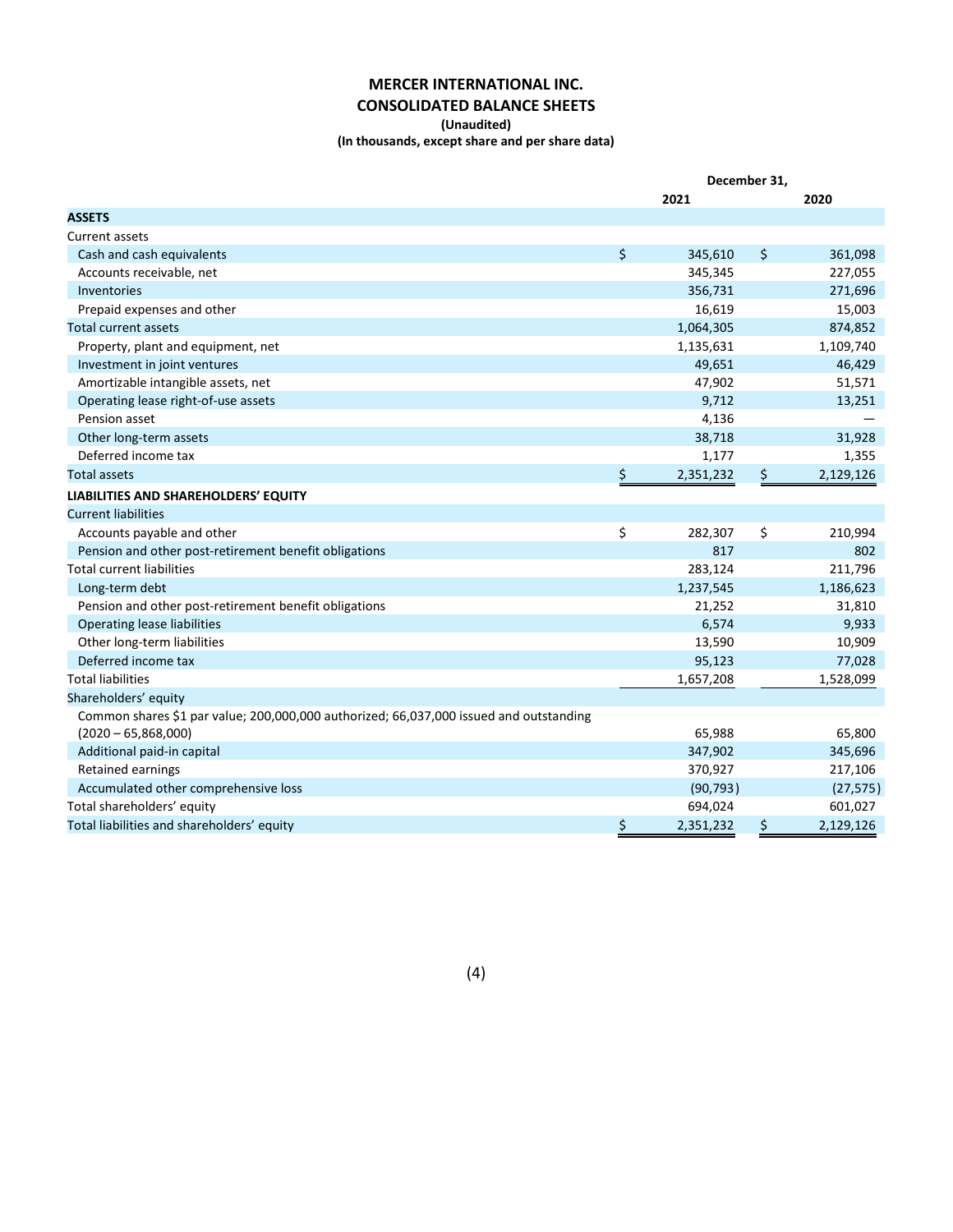## **MERCER INTERNATIONAL INC. CONSOLIDATED STATEMENTS OF CASH FLOWS (Unaudited)**

## **(In thousands)**

| 2021<br>2020<br>2019<br>Cash flows from (used in) operating activities<br>\$<br>170,988<br>\$<br>Net income (loss)<br>(17, 235)<br>\$<br>(9,639)<br>Adjustments to reconcile net income (loss) to cash flows from operating<br>activities<br>Depreciation and amortization<br>132,199<br>128,921<br>126,394<br>18,791<br>(15, 249)<br>(7, 873)<br>Deferred income tax provision (recovery)<br>Inventory impairment<br>25,998<br>9,200<br>Loss on early extinguishment of debt<br>30,368<br>4,750<br>Defined benefit pension plans and other post-retirement benefit plan<br>2,831<br>3,053<br>3,449<br>expense<br>2,394<br>Stock compensation expense<br>928<br>3,036<br>Gain on sale of investments<br>(17, 540)<br>Foreign exchange transaction losses (gains)<br>(16, 597)<br>13,272<br>7,116<br>Other<br>384<br>543<br>5,834<br>Defined benefit pension plans and other post-retirement benefit plan<br>(4, 258)<br>(4, 164)<br>contributions<br>(4, 467)<br>Changes in working capital<br>Accounts receivable<br>(6, 269)<br>(121, 579)<br>41,369<br>Inventories<br>(96, 442)<br>(11, 430)<br>24,683<br>75,589<br>Accounts payable and accrued expenses<br>(53, 744)<br>45,256<br>Other<br>(12, 454)<br>(5, 519)<br>(4,825)<br>Net cash from (used in) operating activities<br>182,214<br>41,565<br>244,283<br>Cash flows from (used in) investing activities<br>Purchase of property, plant and equipment<br>(159, 440)<br>(78, 518)<br>(132, 034)<br>Acquisitions<br>(51, 258)<br>(6,380)<br>21,540<br>Insurance proceeds<br>Purchase of amortizable intangible assets<br>(1, 385)<br>(647)<br>(623)<br>Purchase of investments<br>(9,370)<br>Proceeds from sale of investments<br>26,910<br>Other<br>3,416<br>1,798<br>(321)<br>(187, 127)<br>(59, 827)<br>(139, 358)<br>Net cash from (used in) investing activities<br>Cash flows from (used in) financing activities<br>Redemption of senior notes<br>(824, 557)<br>(103, 875)<br>Proceeds from issuance of senior notes<br>875,000<br>205,500<br>Proceeds from (repayment of) revolving credit facilities, net<br>(33, 396)<br>52,651<br>(58, 404)<br>(17, 167)<br>(21, 892)<br>(35, 279)<br>Dividend payments<br>(14, 483)<br>(4, 213)<br>Payment of debt issuance costs<br>362<br>Proceeds from government grants<br>9,333<br>6,467<br>Repurchase of common shares<br>(162)<br>(754)<br>Other<br>(4, 234)<br>(4,642)<br>(3, 344)<br>Net cash from (used in) financing activities<br>(9,504)<br>6,098<br>26,317<br>Effect of exchange rate changes on cash and cash equivalents<br>(1,071)<br>1,958<br>(429)<br>Net increase (decrease) in cash and cash equivalents<br>110,594<br>(15, 488)<br>10,013<br>Cash and cash equivalents, beginning of year<br>361,098<br>351,085<br>240,491<br>Cash and cash equivalents, end of year<br>\$<br>345,610<br>361,098<br>\$<br>351,085<br>Ş | For the Year Ended December 31, |  |  |
|--------------------------------------------------------------------------------------------------------------------------------------------------------------------------------------------------------------------------------------------------------------------------------------------------------------------------------------------------------------------------------------------------------------------------------------------------------------------------------------------------------------------------------------------------------------------------------------------------------------------------------------------------------------------------------------------------------------------------------------------------------------------------------------------------------------------------------------------------------------------------------------------------------------------------------------------------------------------------------------------------------------------------------------------------------------------------------------------------------------------------------------------------------------------------------------------------------------------------------------------------------------------------------------------------------------------------------------------------------------------------------------------------------------------------------------------------------------------------------------------------------------------------------------------------------------------------------------------------------------------------------------------------------------------------------------------------------------------------------------------------------------------------------------------------------------------------------------------------------------------------------------------------------------------------------------------------------------------------------------------------------------------------------------------------------------------------------------------------------------------------------------------------------------------------------------------------------------------------------------------------------------------------------------------------------------------------------------------------------------------------------------------------------------------------------------------------------------------------------------------------------------------------------------------------------------------------------------------------------------------------------------------------------------------------------------------------------------------------------------------------------------------------------------------------------------------------------------------------|---------------------------------|--|--|
|                                                                                                                                                                                                                                                                                                                                                                                                                                                                                                                                                                                                                                                                                                                                                                                                                                                                                                                                                                                                                                                                                                                                                                                                                                                                                                                                                                                                                                                                                                                                                                                                                                                                                                                                                                                                                                                                                                                                                                                                                                                                                                                                                                                                                                                                                                                                                                                                                                                                                                                                                                                                                                                                                                                                                                                                                                                  |                                 |  |  |
|                                                                                                                                                                                                                                                                                                                                                                                                                                                                                                                                                                                                                                                                                                                                                                                                                                                                                                                                                                                                                                                                                                                                                                                                                                                                                                                                                                                                                                                                                                                                                                                                                                                                                                                                                                                                                                                                                                                                                                                                                                                                                                                                                                                                                                                                                                                                                                                                                                                                                                                                                                                                                                                                                                                                                                                                                                                  |                                 |  |  |
|                                                                                                                                                                                                                                                                                                                                                                                                                                                                                                                                                                                                                                                                                                                                                                                                                                                                                                                                                                                                                                                                                                                                                                                                                                                                                                                                                                                                                                                                                                                                                                                                                                                                                                                                                                                                                                                                                                                                                                                                                                                                                                                                                                                                                                                                                                                                                                                                                                                                                                                                                                                                                                                                                                                                                                                                                                                  |                                 |  |  |
|                                                                                                                                                                                                                                                                                                                                                                                                                                                                                                                                                                                                                                                                                                                                                                                                                                                                                                                                                                                                                                                                                                                                                                                                                                                                                                                                                                                                                                                                                                                                                                                                                                                                                                                                                                                                                                                                                                                                                                                                                                                                                                                                                                                                                                                                                                                                                                                                                                                                                                                                                                                                                                                                                                                                                                                                                                                  |                                 |  |  |
|                                                                                                                                                                                                                                                                                                                                                                                                                                                                                                                                                                                                                                                                                                                                                                                                                                                                                                                                                                                                                                                                                                                                                                                                                                                                                                                                                                                                                                                                                                                                                                                                                                                                                                                                                                                                                                                                                                                                                                                                                                                                                                                                                                                                                                                                                                                                                                                                                                                                                                                                                                                                                                                                                                                                                                                                                                                  |                                 |  |  |
|                                                                                                                                                                                                                                                                                                                                                                                                                                                                                                                                                                                                                                                                                                                                                                                                                                                                                                                                                                                                                                                                                                                                                                                                                                                                                                                                                                                                                                                                                                                                                                                                                                                                                                                                                                                                                                                                                                                                                                                                                                                                                                                                                                                                                                                                                                                                                                                                                                                                                                                                                                                                                                                                                                                                                                                                                                                  |                                 |  |  |
|                                                                                                                                                                                                                                                                                                                                                                                                                                                                                                                                                                                                                                                                                                                                                                                                                                                                                                                                                                                                                                                                                                                                                                                                                                                                                                                                                                                                                                                                                                                                                                                                                                                                                                                                                                                                                                                                                                                                                                                                                                                                                                                                                                                                                                                                                                                                                                                                                                                                                                                                                                                                                                                                                                                                                                                                                                                  |                                 |  |  |
|                                                                                                                                                                                                                                                                                                                                                                                                                                                                                                                                                                                                                                                                                                                                                                                                                                                                                                                                                                                                                                                                                                                                                                                                                                                                                                                                                                                                                                                                                                                                                                                                                                                                                                                                                                                                                                                                                                                                                                                                                                                                                                                                                                                                                                                                                                                                                                                                                                                                                                                                                                                                                                                                                                                                                                                                                                                  |                                 |  |  |
|                                                                                                                                                                                                                                                                                                                                                                                                                                                                                                                                                                                                                                                                                                                                                                                                                                                                                                                                                                                                                                                                                                                                                                                                                                                                                                                                                                                                                                                                                                                                                                                                                                                                                                                                                                                                                                                                                                                                                                                                                                                                                                                                                                                                                                                                                                                                                                                                                                                                                                                                                                                                                                                                                                                                                                                                                                                  |                                 |  |  |
|                                                                                                                                                                                                                                                                                                                                                                                                                                                                                                                                                                                                                                                                                                                                                                                                                                                                                                                                                                                                                                                                                                                                                                                                                                                                                                                                                                                                                                                                                                                                                                                                                                                                                                                                                                                                                                                                                                                                                                                                                                                                                                                                                                                                                                                                                                                                                                                                                                                                                                                                                                                                                                                                                                                                                                                                                                                  |                                 |  |  |
|                                                                                                                                                                                                                                                                                                                                                                                                                                                                                                                                                                                                                                                                                                                                                                                                                                                                                                                                                                                                                                                                                                                                                                                                                                                                                                                                                                                                                                                                                                                                                                                                                                                                                                                                                                                                                                                                                                                                                                                                                                                                                                                                                                                                                                                                                                                                                                                                                                                                                                                                                                                                                                                                                                                                                                                                                                                  |                                 |  |  |
|                                                                                                                                                                                                                                                                                                                                                                                                                                                                                                                                                                                                                                                                                                                                                                                                                                                                                                                                                                                                                                                                                                                                                                                                                                                                                                                                                                                                                                                                                                                                                                                                                                                                                                                                                                                                                                                                                                                                                                                                                                                                                                                                                                                                                                                                                                                                                                                                                                                                                                                                                                                                                                                                                                                                                                                                                                                  |                                 |  |  |
|                                                                                                                                                                                                                                                                                                                                                                                                                                                                                                                                                                                                                                                                                                                                                                                                                                                                                                                                                                                                                                                                                                                                                                                                                                                                                                                                                                                                                                                                                                                                                                                                                                                                                                                                                                                                                                                                                                                                                                                                                                                                                                                                                                                                                                                                                                                                                                                                                                                                                                                                                                                                                                                                                                                                                                                                                                                  |                                 |  |  |
|                                                                                                                                                                                                                                                                                                                                                                                                                                                                                                                                                                                                                                                                                                                                                                                                                                                                                                                                                                                                                                                                                                                                                                                                                                                                                                                                                                                                                                                                                                                                                                                                                                                                                                                                                                                                                                                                                                                                                                                                                                                                                                                                                                                                                                                                                                                                                                                                                                                                                                                                                                                                                                                                                                                                                                                                                                                  |                                 |  |  |
|                                                                                                                                                                                                                                                                                                                                                                                                                                                                                                                                                                                                                                                                                                                                                                                                                                                                                                                                                                                                                                                                                                                                                                                                                                                                                                                                                                                                                                                                                                                                                                                                                                                                                                                                                                                                                                                                                                                                                                                                                                                                                                                                                                                                                                                                                                                                                                                                                                                                                                                                                                                                                                                                                                                                                                                                                                                  |                                 |  |  |
|                                                                                                                                                                                                                                                                                                                                                                                                                                                                                                                                                                                                                                                                                                                                                                                                                                                                                                                                                                                                                                                                                                                                                                                                                                                                                                                                                                                                                                                                                                                                                                                                                                                                                                                                                                                                                                                                                                                                                                                                                                                                                                                                                                                                                                                                                                                                                                                                                                                                                                                                                                                                                                                                                                                                                                                                                                                  |                                 |  |  |
|                                                                                                                                                                                                                                                                                                                                                                                                                                                                                                                                                                                                                                                                                                                                                                                                                                                                                                                                                                                                                                                                                                                                                                                                                                                                                                                                                                                                                                                                                                                                                                                                                                                                                                                                                                                                                                                                                                                                                                                                                                                                                                                                                                                                                                                                                                                                                                                                                                                                                                                                                                                                                                                                                                                                                                                                                                                  |                                 |  |  |
|                                                                                                                                                                                                                                                                                                                                                                                                                                                                                                                                                                                                                                                                                                                                                                                                                                                                                                                                                                                                                                                                                                                                                                                                                                                                                                                                                                                                                                                                                                                                                                                                                                                                                                                                                                                                                                                                                                                                                                                                                                                                                                                                                                                                                                                                                                                                                                                                                                                                                                                                                                                                                                                                                                                                                                                                                                                  |                                 |  |  |
|                                                                                                                                                                                                                                                                                                                                                                                                                                                                                                                                                                                                                                                                                                                                                                                                                                                                                                                                                                                                                                                                                                                                                                                                                                                                                                                                                                                                                                                                                                                                                                                                                                                                                                                                                                                                                                                                                                                                                                                                                                                                                                                                                                                                                                                                                                                                                                                                                                                                                                                                                                                                                                                                                                                                                                                                                                                  |                                 |  |  |
|                                                                                                                                                                                                                                                                                                                                                                                                                                                                                                                                                                                                                                                                                                                                                                                                                                                                                                                                                                                                                                                                                                                                                                                                                                                                                                                                                                                                                                                                                                                                                                                                                                                                                                                                                                                                                                                                                                                                                                                                                                                                                                                                                                                                                                                                                                                                                                                                                                                                                                                                                                                                                                                                                                                                                                                                                                                  |                                 |  |  |
|                                                                                                                                                                                                                                                                                                                                                                                                                                                                                                                                                                                                                                                                                                                                                                                                                                                                                                                                                                                                                                                                                                                                                                                                                                                                                                                                                                                                                                                                                                                                                                                                                                                                                                                                                                                                                                                                                                                                                                                                                                                                                                                                                                                                                                                                                                                                                                                                                                                                                                                                                                                                                                                                                                                                                                                                                                                  |                                 |  |  |
|                                                                                                                                                                                                                                                                                                                                                                                                                                                                                                                                                                                                                                                                                                                                                                                                                                                                                                                                                                                                                                                                                                                                                                                                                                                                                                                                                                                                                                                                                                                                                                                                                                                                                                                                                                                                                                                                                                                                                                                                                                                                                                                                                                                                                                                                                                                                                                                                                                                                                                                                                                                                                                                                                                                                                                                                                                                  |                                 |  |  |
|                                                                                                                                                                                                                                                                                                                                                                                                                                                                                                                                                                                                                                                                                                                                                                                                                                                                                                                                                                                                                                                                                                                                                                                                                                                                                                                                                                                                                                                                                                                                                                                                                                                                                                                                                                                                                                                                                                                                                                                                                                                                                                                                                                                                                                                                                                                                                                                                                                                                                                                                                                                                                                                                                                                                                                                                                                                  |                                 |  |  |
|                                                                                                                                                                                                                                                                                                                                                                                                                                                                                                                                                                                                                                                                                                                                                                                                                                                                                                                                                                                                                                                                                                                                                                                                                                                                                                                                                                                                                                                                                                                                                                                                                                                                                                                                                                                                                                                                                                                                                                                                                                                                                                                                                                                                                                                                                                                                                                                                                                                                                                                                                                                                                                                                                                                                                                                                                                                  |                                 |  |  |
|                                                                                                                                                                                                                                                                                                                                                                                                                                                                                                                                                                                                                                                                                                                                                                                                                                                                                                                                                                                                                                                                                                                                                                                                                                                                                                                                                                                                                                                                                                                                                                                                                                                                                                                                                                                                                                                                                                                                                                                                                                                                                                                                                                                                                                                                                                                                                                                                                                                                                                                                                                                                                                                                                                                                                                                                                                                  |                                 |  |  |
|                                                                                                                                                                                                                                                                                                                                                                                                                                                                                                                                                                                                                                                                                                                                                                                                                                                                                                                                                                                                                                                                                                                                                                                                                                                                                                                                                                                                                                                                                                                                                                                                                                                                                                                                                                                                                                                                                                                                                                                                                                                                                                                                                                                                                                                                                                                                                                                                                                                                                                                                                                                                                                                                                                                                                                                                                                                  |                                 |  |  |
|                                                                                                                                                                                                                                                                                                                                                                                                                                                                                                                                                                                                                                                                                                                                                                                                                                                                                                                                                                                                                                                                                                                                                                                                                                                                                                                                                                                                                                                                                                                                                                                                                                                                                                                                                                                                                                                                                                                                                                                                                                                                                                                                                                                                                                                                                                                                                                                                                                                                                                                                                                                                                                                                                                                                                                                                                                                  |                                 |  |  |
|                                                                                                                                                                                                                                                                                                                                                                                                                                                                                                                                                                                                                                                                                                                                                                                                                                                                                                                                                                                                                                                                                                                                                                                                                                                                                                                                                                                                                                                                                                                                                                                                                                                                                                                                                                                                                                                                                                                                                                                                                                                                                                                                                                                                                                                                                                                                                                                                                                                                                                                                                                                                                                                                                                                                                                                                                                                  |                                 |  |  |
|                                                                                                                                                                                                                                                                                                                                                                                                                                                                                                                                                                                                                                                                                                                                                                                                                                                                                                                                                                                                                                                                                                                                                                                                                                                                                                                                                                                                                                                                                                                                                                                                                                                                                                                                                                                                                                                                                                                                                                                                                                                                                                                                                                                                                                                                                                                                                                                                                                                                                                                                                                                                                                                                                                                                                                                                                                                  |                                 |  |  |
|                                                                                                                                                                                                                                                                                                                                                                                                                                                                                                                                                                                                                                                                                                                                                                                                                                                                                                                                                                                                                                                                                                                                                                                                                                                                                                                                                                                                                                                                                                                                                                                                                                                                                                                                                                                                                                                                                                                                                                                                                                                                                                                                                                                                                                                                                                                                                                                                                                                                                                                                                                                                                                                                                                                                                                                                                                                  |                                 |  |  |
|                                                                                                                                                                                                                                                                                                                                                                                                                                                                                                                                                                                                                                                                                                                                                                                                                                                                                                                                                                                                                                                                                                                                                                                                                                                                                                                                                                                                                                                                                                                                                                                                                                                                                                                                                                                                                                                                                                                                                                                                                                                                                                                                                                                                                                                                                                                                                                                                                                                                                                                                                                                                                                                                                                                                                                                                                                                  |                                 |  |  |
|                                                                                                                                                                                                                                                                                                                                                                                                                                                                                                                                                                                                                                                                                                                                                                                                                                                                                                                                                                                                                                                                                                                                                                                                                                                                                                                                                                                                                                                                                                                                                                                                                                                                                                                                                                                                                                                                                                                                                                                                                                                                                                                                                                                                                                                                                                                                                                                                                                                                                                                                                                                                                                                                                                                                                                                                                                                  |                                 |  |  |
|                                                                                                                                                                                                                                                                                                                                                                                                                                                                                                                                                                                                                                                                                                                                                                                                                                                                                                                                                                                                                                                                                                                                                                                                                                                                                                                                                                                                                                                                                                                                                                                                                                                                                                                                                                                                                                                                                                                                                                                                                                                                                                                                                                                                                                                                                                                                                                                                                                                                                                                                                                                                                                                                                                                                                                                                                                                  |                                 |  |  |
|                                                                                                                                                                                                                                                                                                                                                                                                                                                                                                                                                                                                                                                                                                                                                                                                                                                                                                                                                                                                                                                                                                                                                                                                                                                                                                                                                                                                                                                                                                                                                                                                                                                                                                                                                                                                                                                                                                                                                                                                                                                                                                                                                                                                                                                                                                                                                                                                                                                                                                                                                                                                                                                                                                                                                                                                                                                  |                                 |  |  |
|                                                                                                                                                                                                                                                                                                                                                                                                                                                                                                                                                                                                                                                                                                                                                                                                                                                                                                                                                                                                                                                                                                                                                                                                                                                                                                                                                                                                                                                                                                                                                                                                                                                                                                                                                                                                                                                                                                                                                                                                                                                                                                                                                                                                                                                                                                                                                                                                                                                                                                                                                                                                                                                                                                                                                                                                                                                  |                                 |  |  |
|                                                                                                                                                                                                                                                                                                                                                                                                                                                                                                                                                                                                                                                                                                                                                                                                                                                                                                                                                                                                                                                                                                                                                                                                                                                                                                                                                                                                                                                                                                                                                                                                                                                                                                                                                                                                                                                                                                                                                                                                                                                                                                                                                                                                                                                                                                                                                                                                                                                                                                                                                                                                                                                                                                                                                                                                                                                  |                                 |  |  |
|                                                                                                                                                                                                                                                                                                                                                                                                                                                                                                                                                                                                                                                                                                                                                                                                                                                                                                                                                                                                                                                                                                                                                                                                                                                                                                                                                                                                                                                                                                                                                                                                                                                                                                                                                                                                                                                                                                                                                                                                                                                                                                                                                                                                                                                                                                                                                                                                                                                                                                                                                                                                                                                                                                                                                                                                                                                  |                                 |  |  |
|                                                                                                                                                                                                                                                                                                                                                                                                                                                                                                                                                                                                                                                                                                                                                                                                                                                                                                                                                                                                                                                                                                                                                                                                                                                                                                                                                                                                                                                                                                                                                                                                                                                                                                                                                                                                                                                                                                                                                                                                                                                                                                                                                                                                                                                                                                                                                                                                                                                                                                                                                                                                                                                                                                                                                                                                                                                  |                                 |  |  |
|                                                                                                                                                                                                                                                                                                                                                                                                                                                                                                                                                                                                                                                                                                                                                                                                                                                                                                                                                                                                                                                                                                                                                                                                                                                                                                                                                                                                                                                                                                                                                                                                                                                                                                                                                                                                                                                                                                                                                                                                                                                                                                                                                                                                                                                                                                                                                                                                                                                                                                                                                                                                                                                                                                                                                                                                                                                  |                                 |  |  |
|                                                                                                                                                                                                                                                                                                                                                                                                                                                                                                                                                                                                                                                                                                                                                                                                                                                                                                                                                                                                                                                                                                                                                                                                                                                                                                                                                                                                                                                                                                                                                                                                                                                                                                                                                                                                                                                                                                                                                                                                                                                                                                                                                                                                                                                                                                                                                                                                                                                                                                                                                                                                                                                                                                                                                                                                                                                  |                                 |  |  |
|                                                                                                                                                                                                                                                                                                                                                                                                                                                                                                                                                                                                                                                                                                                                                                                                                                                                                                                                                                                                                                                                                                                                                                                                                                                                                                                                                                                                                                                                                                                                                                                                                                                                                                                                                                                                                                                                                                                                                                                                                                                                                                                                                                                                                                                                                                                                                                                                                                                                                                                                                                                                                                                                                                                                                                                                                                                  |                                 |  |  |
|                                                                                                                                                                                                                                                                                                                                                                                                                                                                                                                                                                                                                                                                                                                                                                                                                                                                                                                                                                                                                                                                                                                                                                                                                                                                                                                                                                                                                                                                                                                                                                                                                                                                                                                                                                                                                                                                                                                                                                                                                                                                                                                                                                                                                                                                                                                                                                                                                                                                                                                                                                                                                                                                                                                                                                                                                                                  |                                 |  |  |
|                                                                                                                                                                                                                                                                                                                                                                                                                                                                                                                                                                                                                                                                                                                                                                                                                                                                                                                                                                                                                                                                                                                                                                                                                                                                                                                                                                                                                                                                                                                                                                                                                                                                                                                                                                                                                                                                                                                                                                                                                                                                                                                                                                                                                                                                                                                                                                                                                                                                                                                                                                                                                                                                                                                                                                                                                                                  |                                 |  |  |
|                                                                                                                                                                                                                                                                                                                                                                                                                                                                                                                                                                                                                                                                                                                                                                                                                                                                                                                                                                                                                                                                                                                                                                                                                                                                                                                                                                                                                                                                                                                                                                                                                                                                                                                                                                                                                                                                                                                                                                                                                                                                                                                                                                                                                                                                                                                                                                                                                                                                                                                                                                                                                                                                                                                                                                                                                                                  |                                 |  |  |
|                                                                                                                                                                                                                                                                                                                                                                                                                                                                                                                                                                                                                                                                                                                                                                                                                                                                                                                                                                                                                                                                                                                                                                                                                                                                                                                                                                                                                                                                                                                                                                                                                                                                                                                                                                                                                                                                                                                                                                                                                                                                                                                                                                                                                                                                                                                                                                                                                                                                                                                                                                                                                                                                                                                                                                                                                                                  |                                 |  |  |
|                                                                                                                                                                                                                                                                                                                                                                                                                                                                                                                                                                                                                                                                                                                                                                                                                                                                                                                                                                                                                                                                                                                                                                                                                                                                                                                                                                                                                                                                                                                                                                                                                                                                                                                                                                                                                                                                                                                                                                                                                                                                                                                                                                                                                                                                                                                                                                                                                                                                                                                                                                                                                                                                                                                                                                                                                                                  |                                 |  |  |